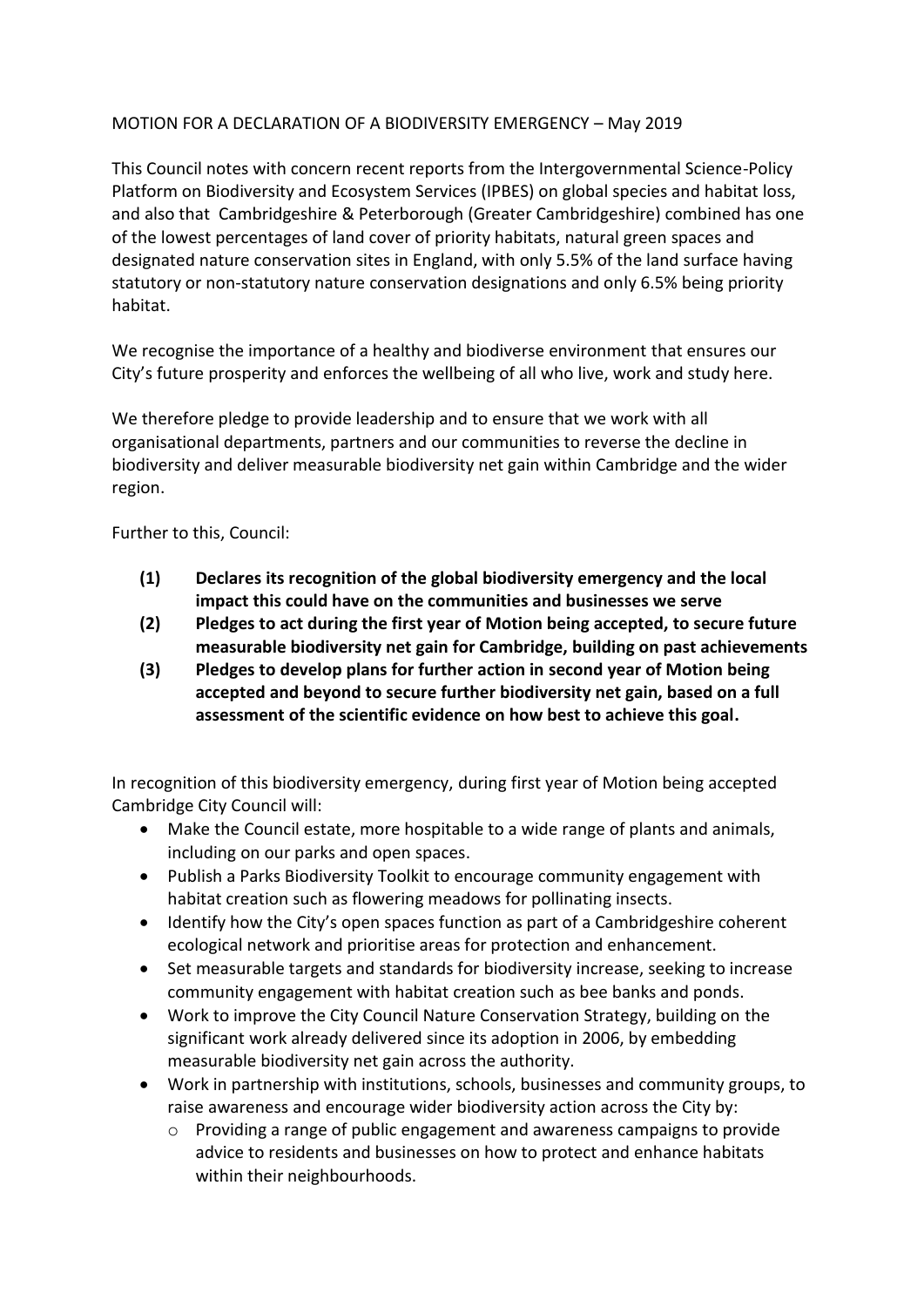- o Promoting the adoption of the Local Nature Partnership 'Developing with Nature Toolkit' within all new major developments to ensure biodiversity best practice is implemented and recognised
- o Continuing to safeguard and enhance the trees of our urban forest to maximise their biodiversity benefits through the implementation of the adopted Tree Strategy (2016)
- $\circ$  Encouraging and supporting urban agriculture as set out in the City Council Sustainable Food Policy, which is required to secure a silver award as a Sustainable Food City
- o Continuing to support the Local Wildlife Trust through a service level agreement (SLA) to ensure our designated Local Wildlife Sites reach and retain favourable conservation status
- o Continuing to support the Cambridgeshire & Peterborough Environmental Records Centre through a SLA to ensure validated, up-to-date biodiversity data is captured and available to decision makers when considering the implications of development, land management and projects.
- $\circ$  Continuing to support Natural Cambridgeshire, the Local Nature Partnership (LNP), to deliver the shared vision for 'Cambridgeshire to be an exemplar for the landscape scale restoration of the natural environment'.

We further aspire to:

- Ensure the delivery of biodiversity enhancements through our planning policy and development control functions by providing **guidance** to support existing biodiversity policies as part of the Greater Cambridge Sustainable Design and Construction SPD and forthcoming Greater Cambridge Biodiversity SPD. Development of the Joint Greater Cambridge Local Plan will enable the development of a mandatory biodiversity net gain policy for Cambridge and South Cambridgeshire, ensuring that this is a core principle for all future development across the Greater Cambridge Shared Planning Service
- Establish a Cambridge Biodiversity Charter, calling on all organisations, businesses and individuals in the city to each establish their own Biodiversity Action Plans and to commit to enhancing their open spaces, to contribute towards a city's wide net gain
- Design new council housing for net gain of biodiversity and opportunities in the form of integral swift boxes, biodiverse green roofs and hedgehog highways etc, [where viable].
- Work with the Greater Cambridge Partnership and Cambridgeshire & Peterborough Combined Authority to promote sustainable transport by the implementation of biodiversity net gain targets
- Establish a Biodiversity recognition scheme for schools / community groups / business and individual gardens.